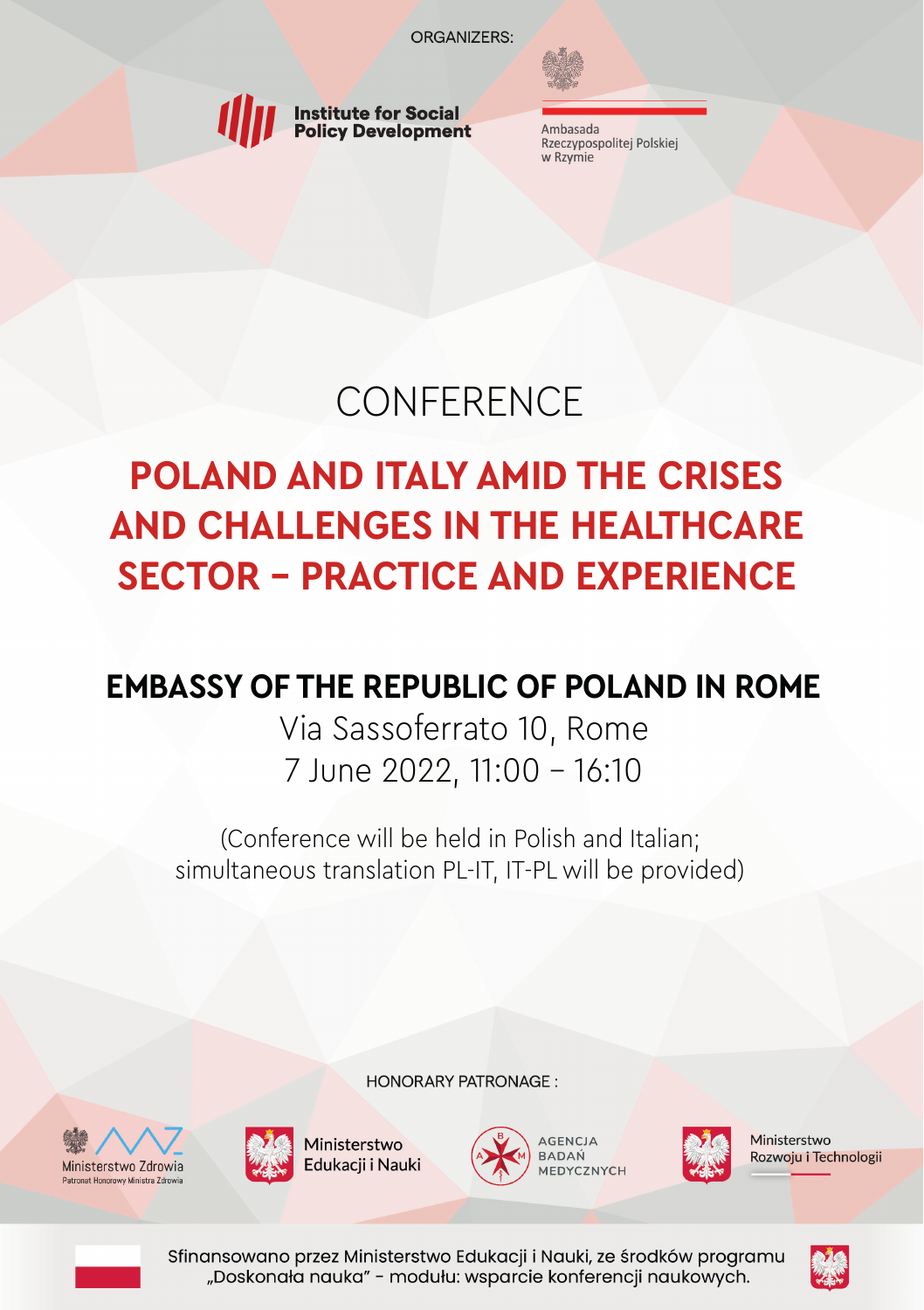

Ambasada Rzeczypospolitej Polskiej w Rzymie

## **INSTITUTE FOR SOCIAL POLICY DEVELOPMENT**

The Institute for Social Policy Development is a civic think-tank operating in strategic partnership with the Kulski Foundation for Polish-American relations.

It is a place of in-depth debate, analyzes, solutions proposals, as well as exchange of views between a range of circles.

The concept behind the establishment of the Institute is to analyze economic and social phenomena through the prism of health and healthcare issues, which affect every single area of life and economic activity.

We set up the Institute during the COVID-19 pandemic as a response to previously unknown challenges and changing reality. In the unfolding new order, it is required to think about health care and related system solutions in a completely different way than before.

The IRSS mission is to provide the decision-makers with crosssectional analytical materials by engaging a wide range of opinion leaders, sector experts, representatives of the social area (employees, employers, etc.), media, as well as representatives of public administration – both at the central and local government level in the public discourse.

**HONORARY PATRONAGE:** 







Ministerstwo Rozwoju i Technologii



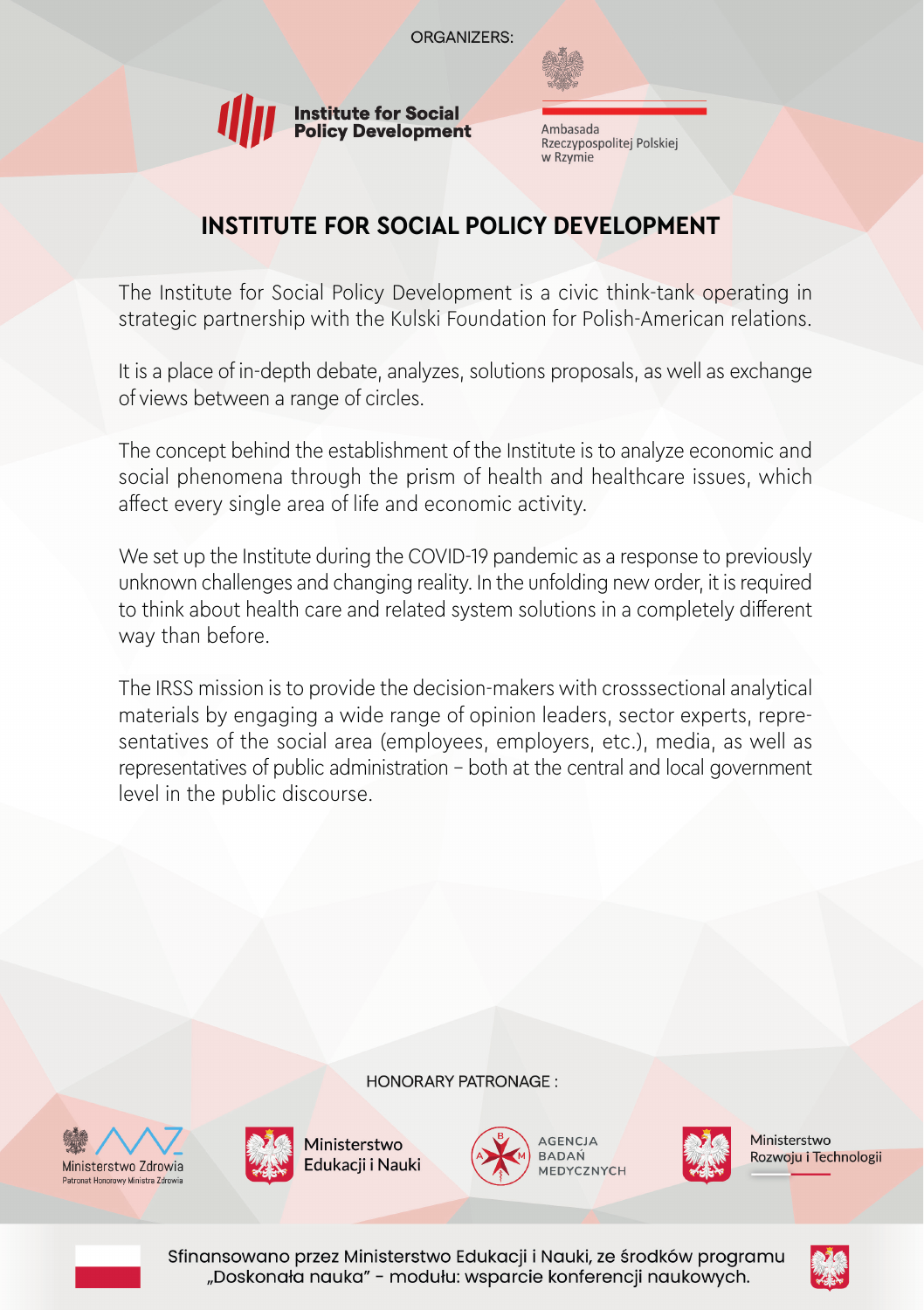

Ambasada Rzeczypospolitej Polskiej w Rzymie

## **IDEA OF THE CONFERENCE**

The goal of the conference entitled "Poland and Italy amid the crises and challenges in the healthcare sector – practice and experience" is to create a Polish-Italian forum for debate and exchange of good practices, various experiences, and recommendations for public institutions focusing on the challenges faced by the healthcare sector. The initiative launched by the Institute for the Development of Social Affairs, in cooperation with the Polish Embassy in Rome, is also aiming to serve as a platform to present the state instruments of support for the healthcare sector and strengthen scientific cooperation while contributing to the development of innovation based on the relations between Poland and Italy.

Polish and Italian representatives from a range of institutions and organisations in the healthcare sector, parliamentarians involved in this field, scientists and medical experts, and representatives of the pharmaceutical industry, have been invited to join the event as panelists. The debate is going to be moderated by healthcare experts. It is our firm belief, that undertaking joint initiatives with representatives of different countries, including government officials, experts, as well as delegates from nongovernmental organizations, will facilitate the exchange of good practices and know-how, as well as foster scientific cooperation in the healthcare sector both in Poland and in Italy.

**HONORARY PATRONAGE:** 







Ministerstwo Rozwoju i Technologii



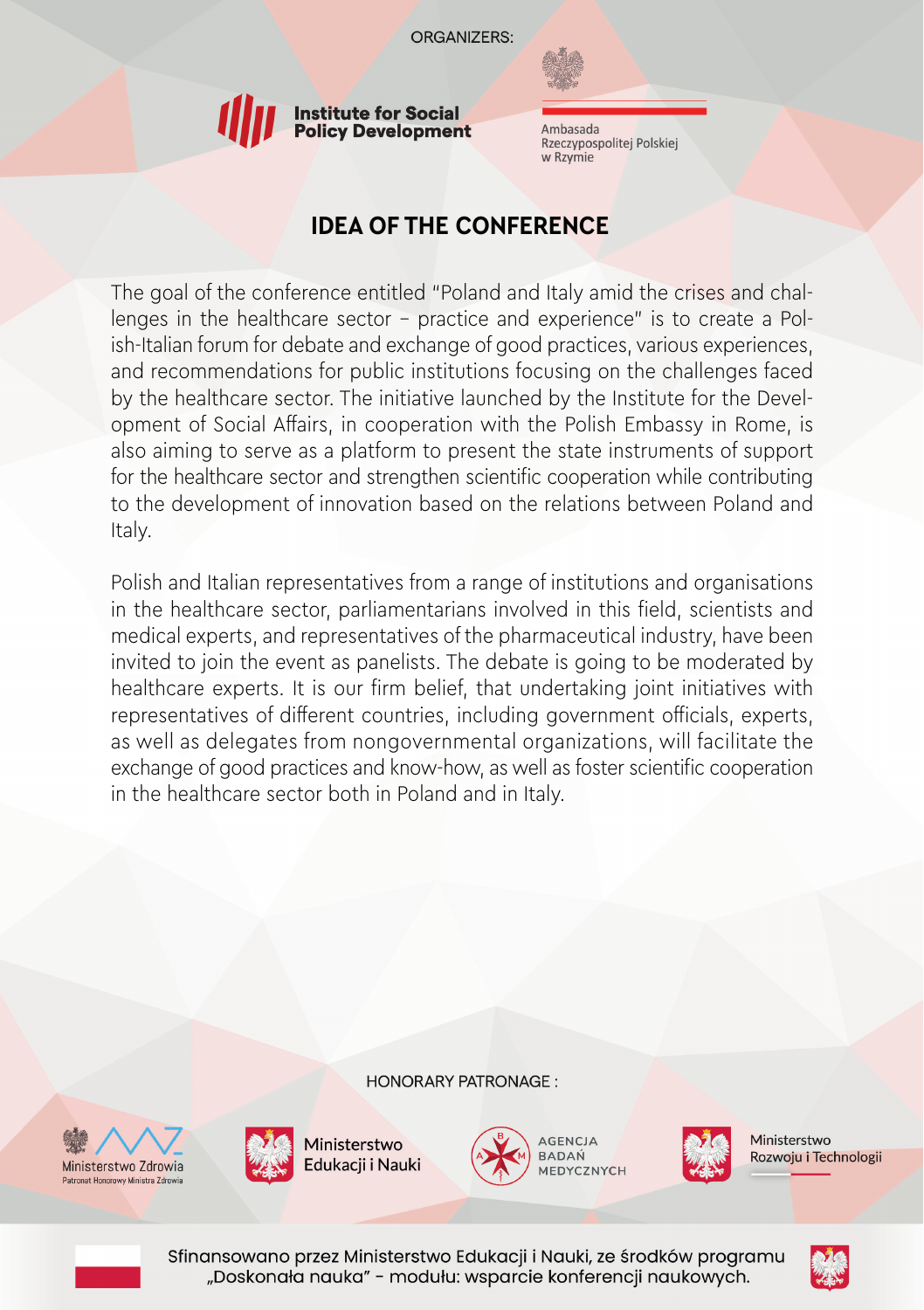

Ambasada Rzeczypospolitej Polskiej w Rzymie

## **EVENT PROGRAMME**

#### **11:00 WELCOME REMARKS:**

- **• Szymon Wojtasik**, Head of Political and Economic Section, Embassy of the Republic of Poland in Rome on behalf of H.E. Anna Maria Anders, Ambassador Extraordinary and Plenipotentiary of the Republic of Poland to the Republic of Italy and the Republic of San Marino
- **• Małgorzata Bogusz**, President of the Institute for Social Policy Development, Member of European Economic and Social Committee

#### **11:05 OFFICIAL OPENING SPEECHES:**

- **• Anna Maria Anders**, Ambassador Extraordinary and Plenipotentiary of the Republic of Poland to the Republic of Italy and the Republic of San Marino (remote participation)
- **• dr Adam Niedzielski**, Minister of Health, Republic of Poland
- **• prof. Przemysław Czarnek**, Minister of Education and Science, Republic of Poland
- **•** Representative of the Ministry of Health, Republic of Italy\*
- **• prof. Radosław Sierpiński**, President of the Medical Research Agency, Prime Minister's Plenipotentiary for Development of the Biotechnological Sector and Poland's Independence in Blood Derivatives

#### **11:45 SIGNING OF AN AGREEMENT WITHIN THE WARSAW HEALTH INNOVATION HUB**

### **PANEL I: The challenges faced by the healthcare systems in times of crises – Polish and Italian perspectives**

**MODERATOR: Bartosz Kwiatek**, Polsat News journalist

\*Participation to be confirmed

**HONORARY PATRONAGE:** 







Ministerstwo Rozwoju i Technologii



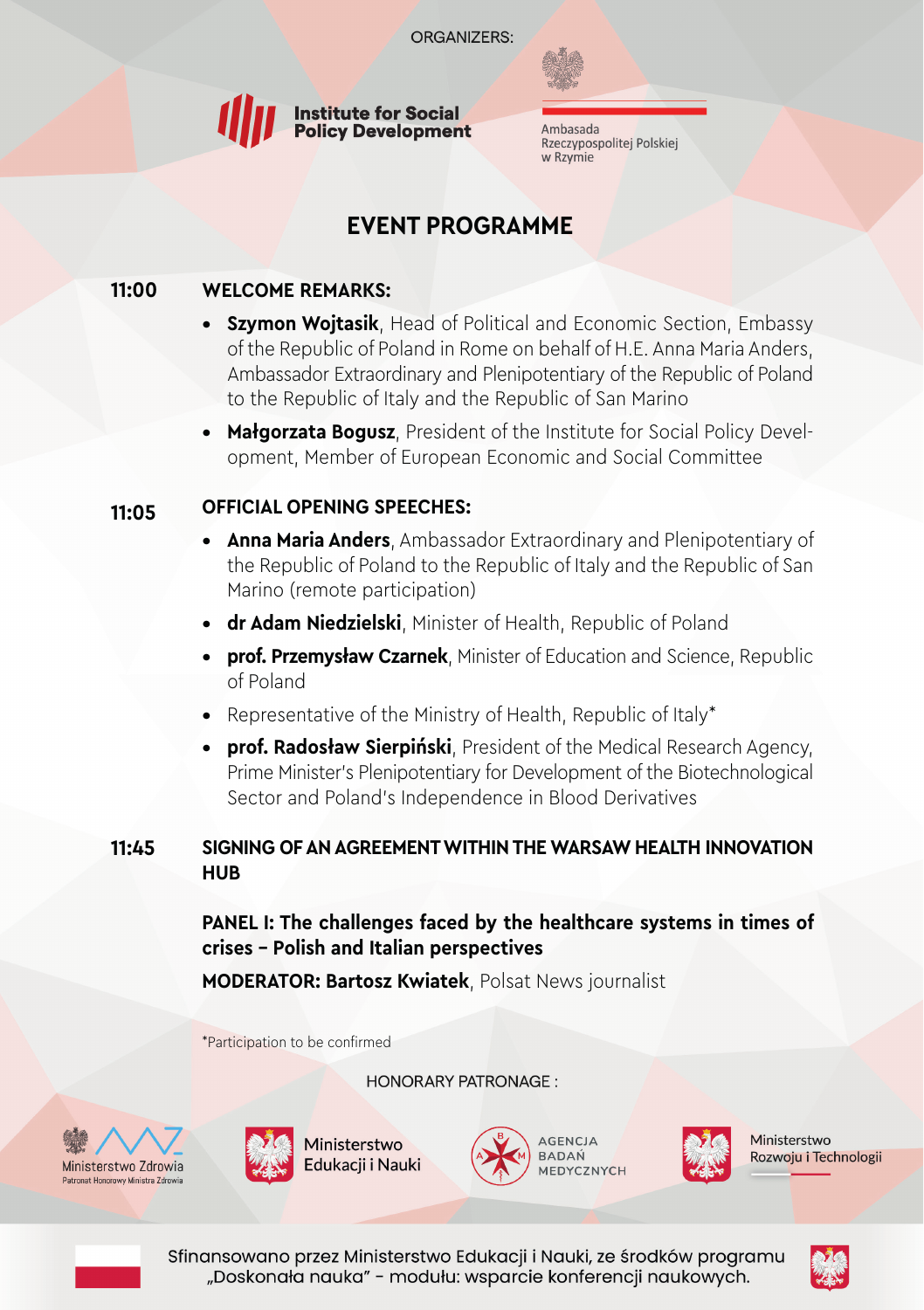

Ambasada Rzeczypospolitej Polskiej w Rzymie

#### **PANELISTS: 11:55**

- **• prof. Radosław Sierpiński**, President of the Medical Research Agency, Prime Minister's Plenipotentiary for Development of the Biotechnological Sector and Poland's Independence in Blood Derivatives
- **dr Roman Topór-Madry**, President of the Agency for Health Technology Assessment and Tarification (AOTMiT)
- **• dr Tomasz Latos**, Member of RP Parliament (Sejm), Chairman of the Parliamentary Health Committee
- **• prof. Marcin Czech**, President of the Polish Pharmacoeconomic Society, Head of the Department of Pharmacoeconomics, and Head of the Hospital Infection Control Team at the Institute of Mother and Child
- **• prof. Adam Macieiczyk**, Chairman of the National Council on Oncology, Chairman of the Polish Oncological Society
- **• prof. Tomasz Hryniewiecki**, Chairman of the National Council on Cardiology, National Consultant in Cardiology
- **• prof. Giorgio Minotti**, Professor of Pharmacology and Pro-Rector for Development, Campus Bio-Medico University Hospital of Rome
- **• prof. Mariano Bizzarri**, Associate Professor of Clinical Pathology, Department of Experimental Medicine, Sapienza University of Rome
- **• prof. Vincenzo Antonelli**, Associate Professor of Administrative Law, University of L'Aquila, School of Economics and Management of Health Systems - ALTEMS
- **• dr Fortunato Paolo D'Ancona**, Senior Scientist, Department of Infectious Diseases, Italian National Institute of Health (ISS)
- **• Krzysztof Kopeć**, President of Polish Association of Pharma Industry Employers

#### **WORKING LUNCH 13:15**

**HONORARY PATRONAGE:** 









Ministerstwo Rozwoju i Technologii



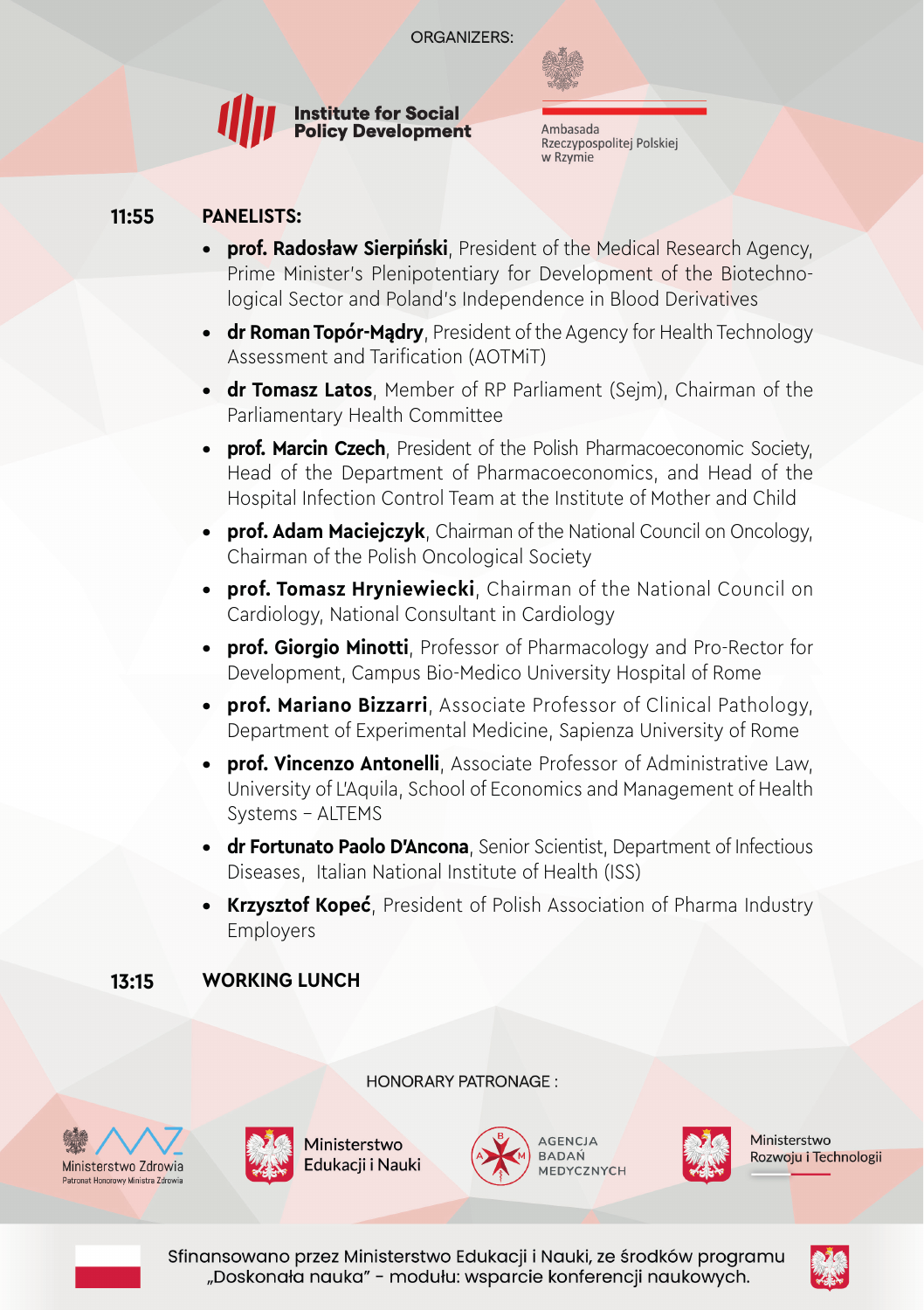

Ambasada Rzeczypospolitej Polskiej w Rzymie

**PANEL II: Polish-Italian bilateral cooperation - exchange of experiences and good practices in the healthcare sector 14:00**

**MODERATOR: Bartosz Kwiatek**, Polsat News journalist

### **PANELISTS:**

- **• dr Marek Migdał**, Director of Children's Memorial Health Institute
- **• prof. Filip Szymański**, President of the Polish Society of Civilization Diseases, Dean of the Faculty of Medicine, Collegium Medicum, Cardinal Stefan Wyszyński University in Warsaw (UKSW)
- **• ft. prof. Stanisław Dziekoński**, Warsaw New Tech University Foundation
- **• prof. Monika Urbaniak**, Head of Department of Medical and Pharmaceutical Law, Poznan University of Medical Sciences after Karol Marcinkowski
- **• prof. Federica Wolf**, Professor at International Medical University in Rome, UniCamillus
- **• prof. Paolo Rossi**, Head of Department of Pediatrics, Bambino Gesù Hospital in Rome
- **• prof. Adriana Ceci**, Chairwoman of the INCIIPIT Scientific Committee (Italian Network for Pediatric Clinical Trials)
- **• dr Francesco Cuttaia**, PhD in Public Law at University of Roma Tre, Civil Servant at Italian Ministry of Health, currently in service at the Italian Presidency of the Council of Ministers
- **• Stanisław Pisarski**, President, Factor Consulting
- **• Pasquale Bove**, General Manager, Adamed Italy
- **• Katarzyna Dubno**, Director of External Relations and Health Economics, Adamed Pharma S.A.
- **• Barbara Misiewicz-Jagielak**, Pricing Strategy and Reimbursement Director, ZF Polpharma S.A.

#### **COFFEE BREAK 15:00**

**HONORARY PATRONAGE:** 









Ministerstwo Rozwoju i Technologii



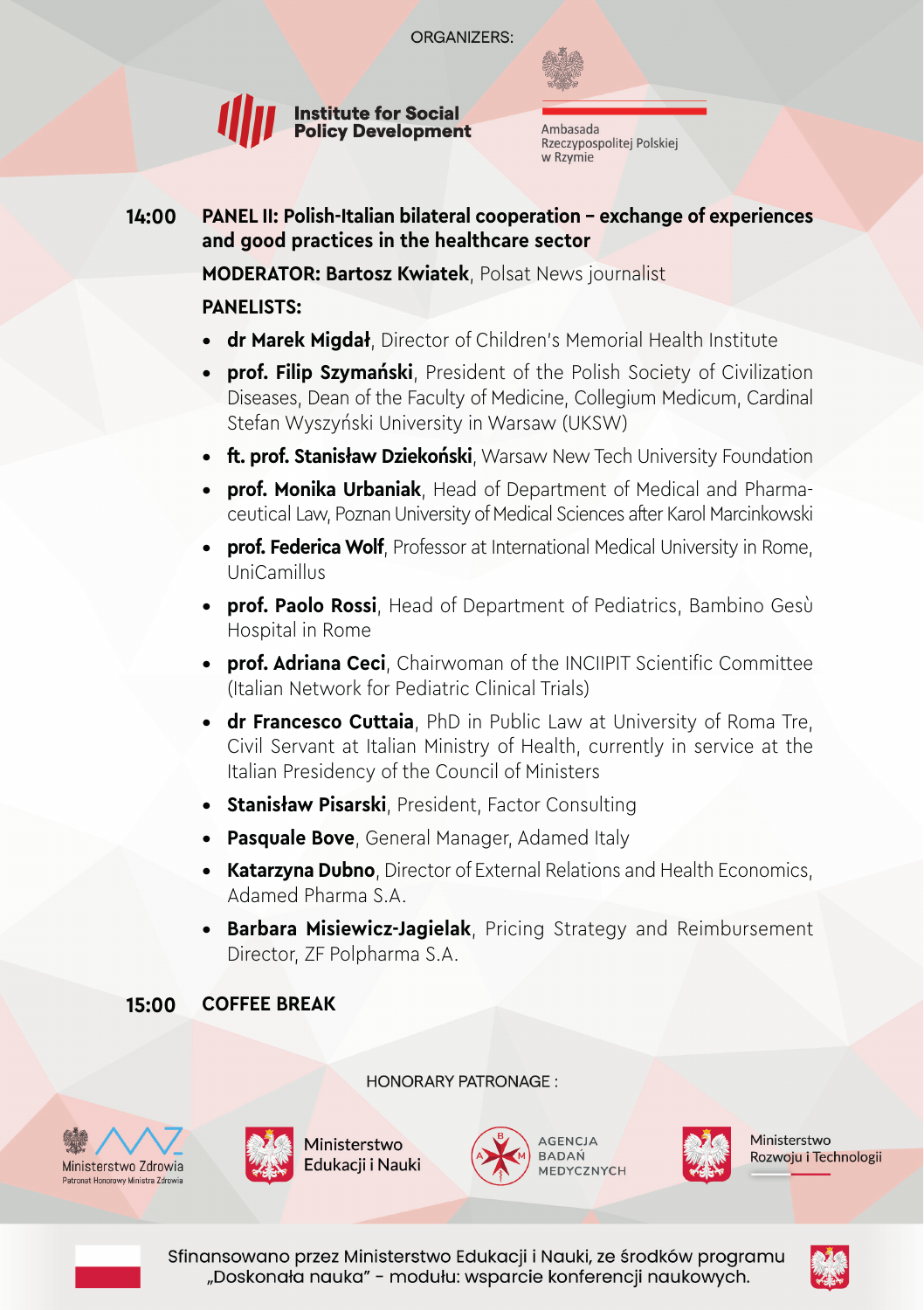

Ambasada Rzeczypospolitej Polskiej w Rzymie

**PANEL III: International economic cooperation - the importance of investing in biotechnology innovation in times of accumulating crises and threats 15:10**

### **MODERATOR: Bartosz Kwiatek**, Polsat News journalist

### **PANELISTS:**

- **• prof. Adam Maciejczyk**, Chairman of the National Council for Oncology, Chairman of the Polish Oncological Society
- **• Arkadiusz Grądkowski**, President of the Polish Chamber of Commerce of Medical Devices POLMED
- **• dr Jarosław Oleszczuk**, Partner, Co-founder and Chief Medical Officer at EPIXPERT, Partner, Co-founder and Chief Business Officer at Axcend Health, Member of the Supervisory Board of Genomtec S.A., Member of the Advisory Board of Rita Health
- **• dr Donato Bonifazi**, Director of the Consortium for Biological and Pharmacological Evaluations (CVBF)
- **• dr Francesco Cuttaia**, PhD in Public Law at University of Roma Tre, Civil Servant at Italian Ministry of Health, currently Italian Presidency of the Council of Ministers
- **• dr Rafal Kaminski**, Chief Scientific Officer and Head of R&D, Angelini Pharma, Italy
- **• Karolina Nowak**, Director of Innovation and Biotechnology Development Department, Medical Research Agency
- **• Filiz Balçay**, Head of Region Europe Mid-size Countries, Chiesi Group (speech in English)

#### **GALA BANQUET FOR THE CONFERENCE PARTICIPANTS AT THE EMBASSY OF THE REPUBLIC OF POLAND IN ROME** (Via Sassoferrato 10) **19:30**

**•** Medal Award Ceremony: "A Friend of the Children's Memorial Health Institute"

**HONORARY PATRONAGE:** 









Ministerstwo Rozwoju i Technologii